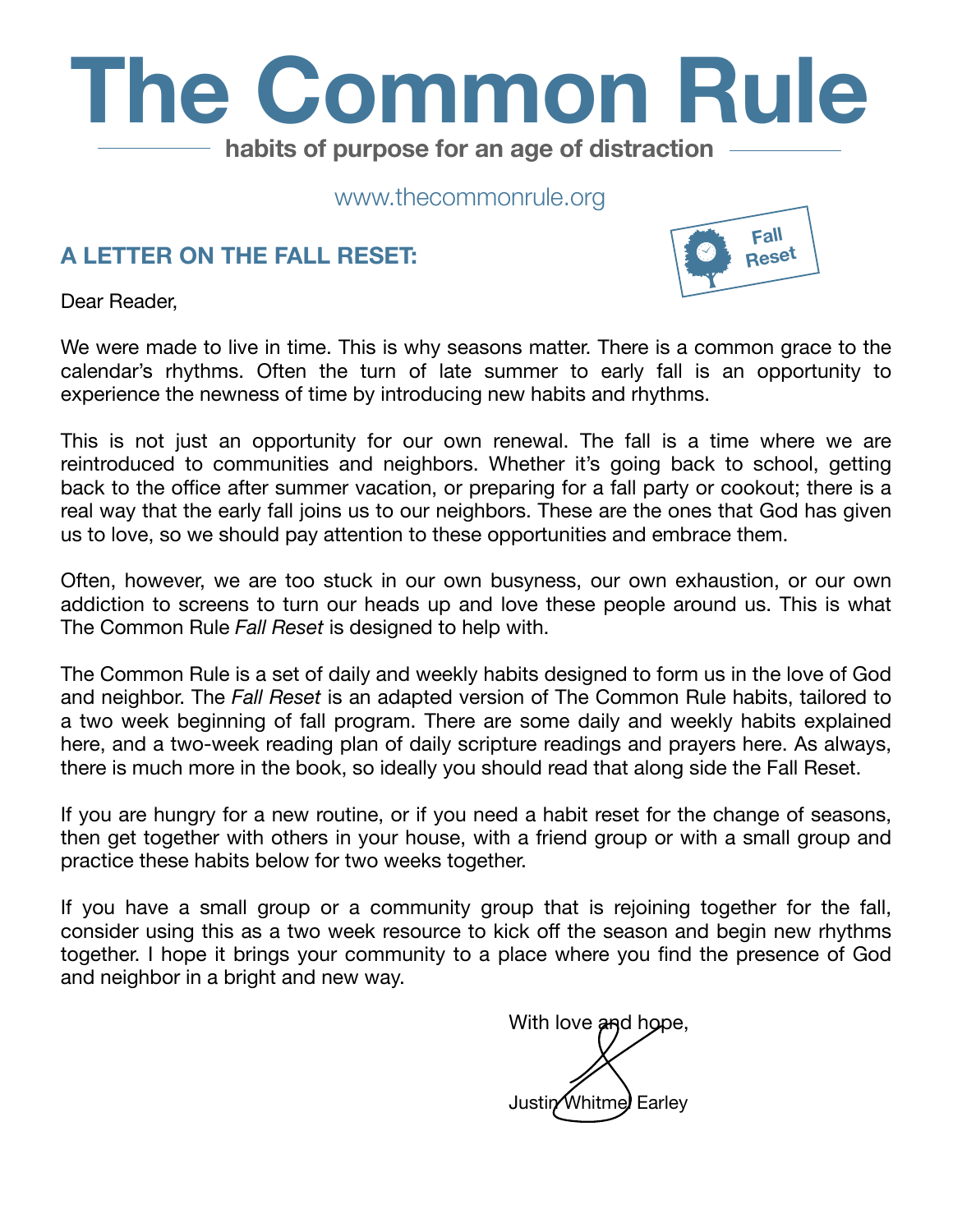# **The Common Rule habits of purpose for an age of distraction**

www.thecommonrule.org

# **Fall Reset**

## **How to try The Common Rule:**

#### **#1 - GET SOME FRIENDS**

Communal habits are formational habits. The Common Rule is not meant to be practiced alone, but in a community. Maybe this is a small group, a family, a congregation or some friends.

#### **[#2 - GET A COPY OF](https://www.amazon.com/gp/product/0830845607?pf_rd_p=c2945051-950f-485c-b4df-15aac5223b10&pf_rd_r=14HNRTMEQ9KN1XYMMFTW) THE BOOK**

You can read about the 4 daily & 4 weekly habits on the following pages, but there is MUCH more in the book. Get that to find out how these habits are all meant to be small shifts in your daily & weekly routine, largely aimed at the unceasing busyness of work & technology.

#### **#3- GET COMFORTABLE WITH FAILURE**

The Common Rule is not meant to be something you perform, it is something you practice. These habits are directional, they are supposed to turn you towards the love of God & neighbor in meaningful daily ways. Realizing how hard that is is part of, not an interruption to, that formation.



**WHAT IS THE COMMON RULE?** A modern set of daily & weekly habits designed to help ordinary people live missional lives of love for God & neighbor. You can read more about the four daily & the four weekly habits on the website & the following pages.

**WHY PRACTICE THE COMMON RULE?** Because if we are going to live lives shaped by the love of God and neighbor, we need to think about our habits. The vast majority of our lives are governed by habit. We are not formed simply by our deepest beliefs & greatest aspirations, but also the most ordinary of habits that guide our everyday lives. We usually don't think about these habits - *& that's why they matter so much.*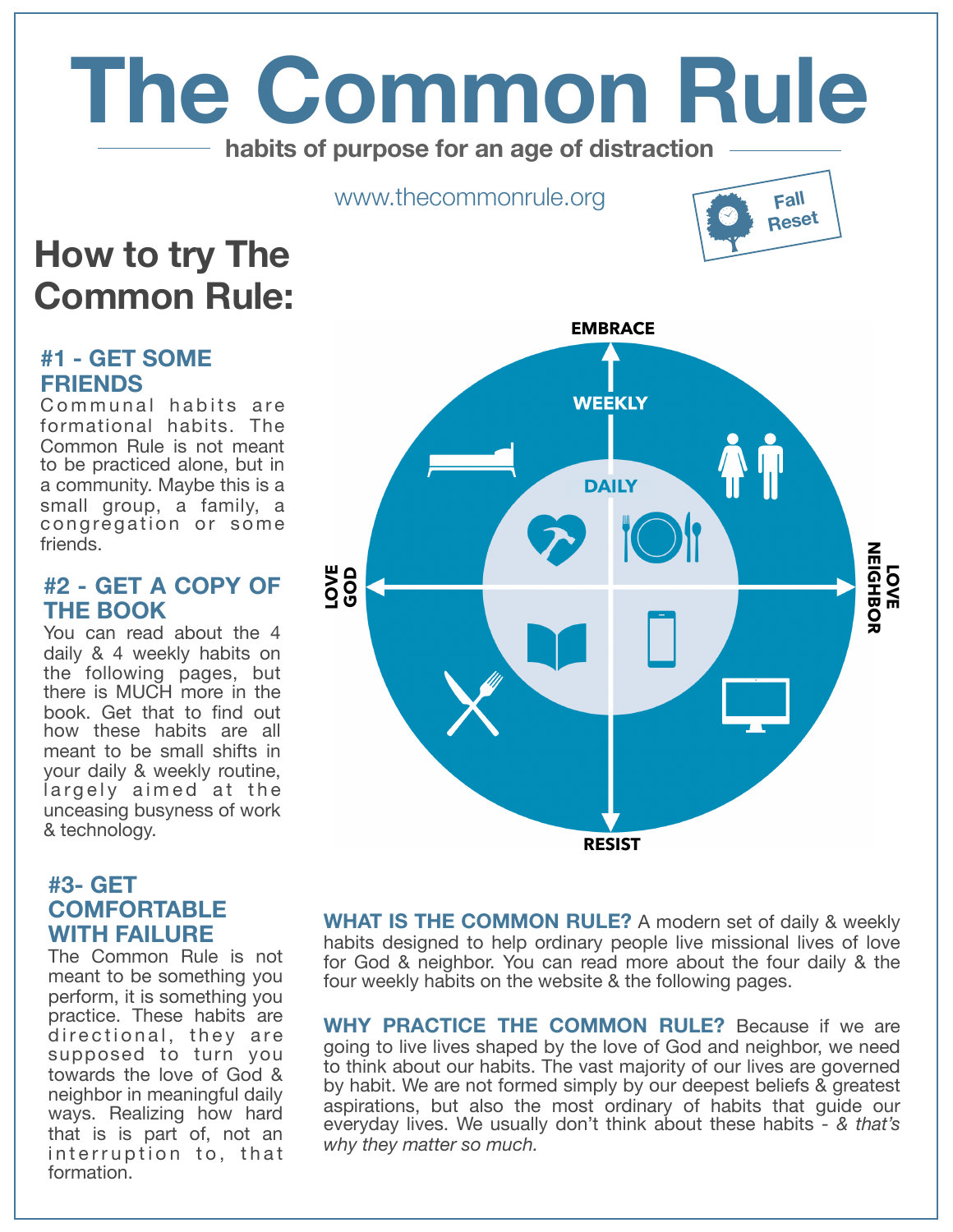www.thecommonrule.org **The Common Rule habits of purpose for an age of distraction**

# **an overview**

**RULE OF LIFE**: **noun.** An ancient monastic practice of setting out intentional habits & rhythms to guide a community's spiritual formation in love.

# **5 BASICS OF THE COMMON RULE**

**1) THE 4 DAILY HABITS On the inner circle of The Common Rule are the 4 daily habits.** They are kneeling prayer, one meal with others, one hour of phone off, & scripture before phone. Each is intended to be a "microhabit" or "keystone habit." The idea is simple, tiny habits that have big consequences. Easy to check off, but they rework your whole day.

**2) THE 4 WEEKLY HABITS On the** 

**outer circle of The Common Rule are the 4 weekly habits.** They are a day of sabbath, an hour of intentional conversation, a 4 hour limit to streamed video, & one day of fasting from something. These habits are intended to frame the week in rhythms of intentionality - rest, friendship, restraint & curation. Like The Common Rule generally, these move between resistance & embrace

**3) HABIT VIRTUE Each of the specific habits of The Common Rule is aimed at a classic virtue or discipline.** Kneeling prayer intertwines with vocation & work. Conversation with friendship. Limits on streamed media (which forces curation) point at beauty & justice. Fasting encourages discipline, & sabbath aims at rest. As such the habits of the rule orient the direction of a day, then a week, then a life towards rhythms of love & meaning instead of busyness & chaos.

**4) EMBRACE & RESIST The upper half of The Common Rule focuses on patterns of embrace, the lower half focuses on patterns of resistance.** Habits of embrace & resistance try to acknowledge that the world we live in is not neutral. It is a formational world that is hammering us into certain kinds of people every moment of every day. We thus need counter-formational habits to resist the grooves of busyness, consumerism, vanity & injustice that we will otherwise move in should we choose to do nothing. Some of these are positive movements towards the good. Some of these are resistance of evil. We resist letting our work, our technologies, our networks, & our culture's narratives become the center of gravity in our lives.

**5) GOD & NEIGHBOR The left side of The Common Rule pushes towards the love of God, the right side towards the love of neighbor.** In this way the rule tries to orient our days & weeks around the great commandment - to love God & neighbor. That said, the habits bend back towards each other. Sabbath rest before God makes us better workers for our neighbors, curating screen time so that we are attentive to our neighbor is an act of love for God too. The habits are synergistic, not separate.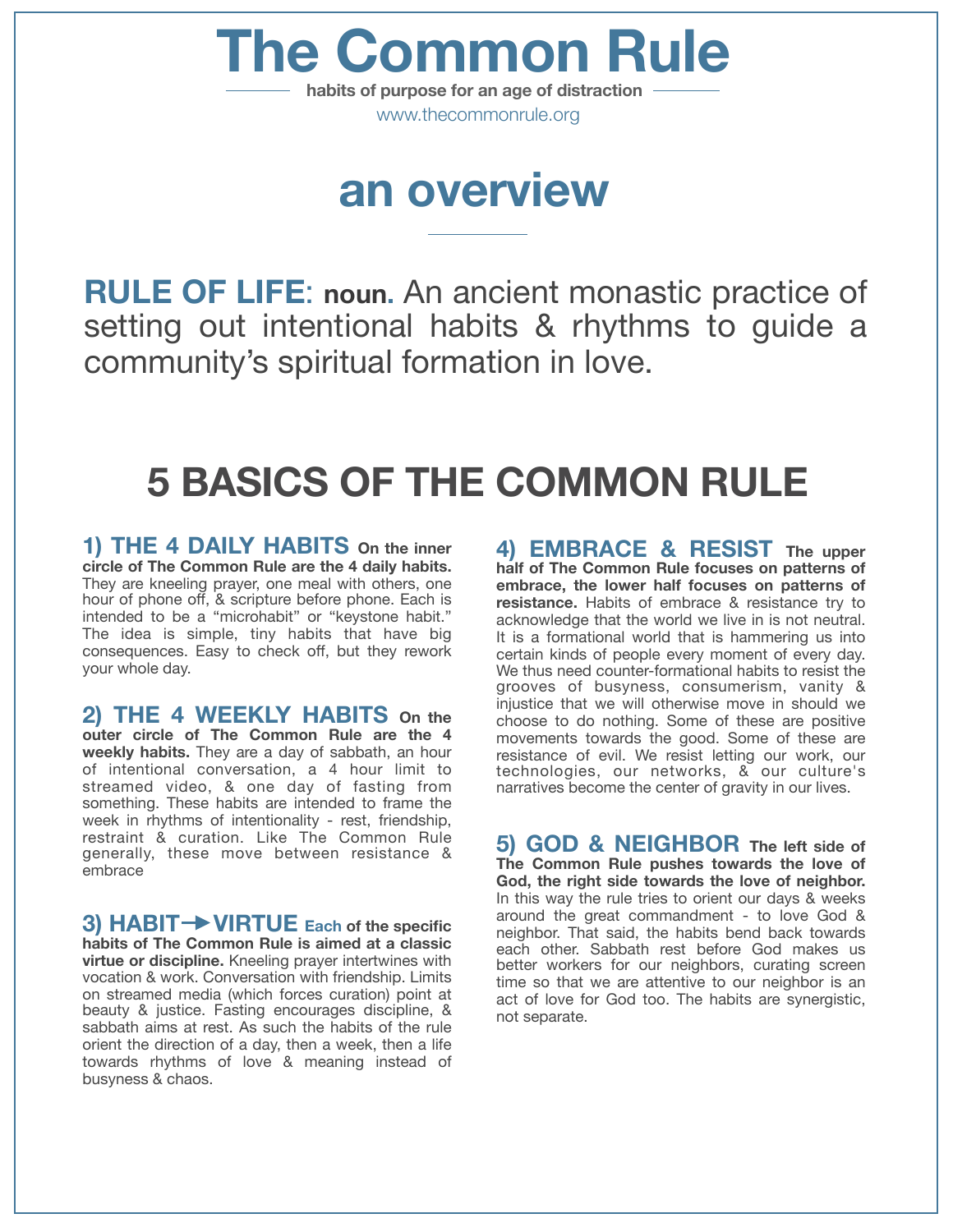# **The Common Rule**

**habits of purpose for an age of distraction**

www.thecommonrule.org

**DAILY** 

## **DAILY HABITS**

### **PRAY & WORK**

#### Kneeling prayer at waking, at work, & at bed

*Ora et labora*, or "work & pray," is the motto of the Benedictine monks. Regular, carefully placed prayer throughout the workday is one of the keystone habits of spiritual formation. Below is a **Prayer & Reading Plan** that includes a waking, midday & bedtime prayer.

#### **READ**

#### Scripture before phone

Waiting to check our phones until after we read a passage of scripture means that we refuse the question "*What do I need to do today?"* & ask a different one: "*Who am I, & who am I becoming?*" In the word of God we will find that we are a child of God, we are becoming more & more like our Father. This day will be more defined by who God is than what we do. Try printing out the **Prayer and Reading Plan** below and keep it beside your bed or couch.

#### **REST**

#### Sabbath for 24 hours

The weekly practice of sabbath reminds us that God sustains the world & we don't. In order to make a counter-cultural embrace of our limitations, & in order to create a different sense of time where we can meet God in a distinct way, we stop our usual work for a day of rest.

#### **FAST**

#### Fast from something for 24 hours each week

Fasting from something not only reminds us that we need Jesus like we need food, it also sets us into a physical & mental state of unique longing where our prayers become more earnest, more desperate, more desirous, & thus *more true*. To fast is to be in solidarity with those who suffer. Pick something (all food or just meat or something else) & refrain for one day a week.

#### One meal with others every day

A constant succession of meals alone or on-thego not only overlooks the beauty of what it means to be people who eat, but we also miss generous moments with those we love. One meal a day eaten together emphasizes that we need the lives of others to live, & it gives us those moments to begin doing so.

#### **PRESENCE**

**EAT**

#### Daily hour with phone off

This habit is one that actively resists the nagging worry that someone, somewhere might want our attention in order that we might look up & see that someone here in the room **WEEKLY** actually needs our attention, even our gaze. We cannot love well without presence, & our presence is one of the greatest gifts we give to those we love, or are trying to learn to love.

#### **FRIENDSHIP**

#### Hour of conversation with a friend

We were made for each other, & we cannot become lovers of God & neighbor without intimate relationships where vulnerability is sustained across time. Words are one of the most important mediums of relationship. God created the world with words, & our words create life in each other*.*

#### **CURATE MEDIA**

#### Curate weekly screen entertainment to 4 hours

Stories matter. So much that we must handle them with reverence. Mediums matter too, as much as messages. Resisting submission to the constant stream of addictive media means that we must curate what we do watch & then turn our eyes to other forms of art, & our hearts to the vulnerable that are so easily ignored in a world distracted by white noise of unending media.

# **WEEKLY HABITS**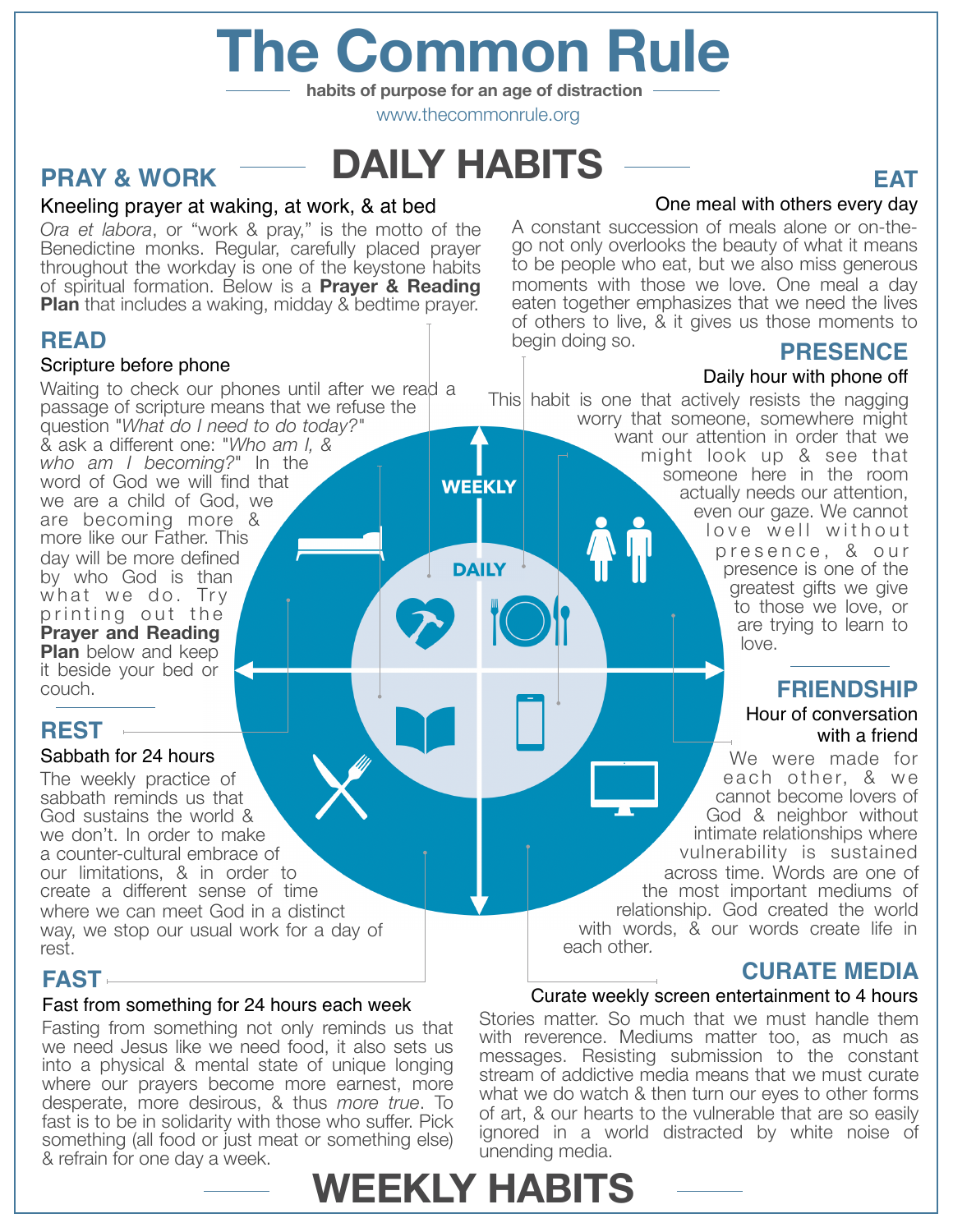# **The Common Rule**

**habits of purpose for an age of distraction** www.thecommonrule.org

**TO LIVE IN THE WORLD IS TO BE FORMED.** If we are not attentive to our formation, then someone else will do it for us. The Common Rule rhythms of embrace & resistance are rooted in the belief that the place we live in is always forming us, & we need counter-formational habits of grace to resist the grooves of busyness, consumerism, vanity & injustice *that we will otherwise be formed in should we choose to do nothing.* Some encourage embrace of the good, some require the resistance of evil, all of them are ways of grace. **Below is an example of how The Common Rule might unfold over a day & a week, though you may arrange yours differently.**



### EXAMPLE WEEKLY RHYTHM

**RULES before LOVE equals LEGALISM LOVE before RULES equals GOSPEL FORMATION**

### read more & subscribe at **[www.thecommonrule.org](http://www.thecommonrule.org)**

subscribe to list |  $\sqrt{a}$  | @thecommonrule



**WE LABOR NOT TO EARN LOVE, BUT BECAUSE WE ARE LOVED.** The starting place of The Common Rule is not to earn love, but to acknowledge that love has come to us, & we want to be formed in that love so that we can love God & neighbor better. While at first glance it could seem complicated, **look again** - *these habits are meant to actually free us from the unseen habits that are enslaving us*. We find our freedom within the constraints of love. Even more, we find it as we are constrained together. In a common way of approaching the world we find accountability, vulnerability & community in those who go along with us.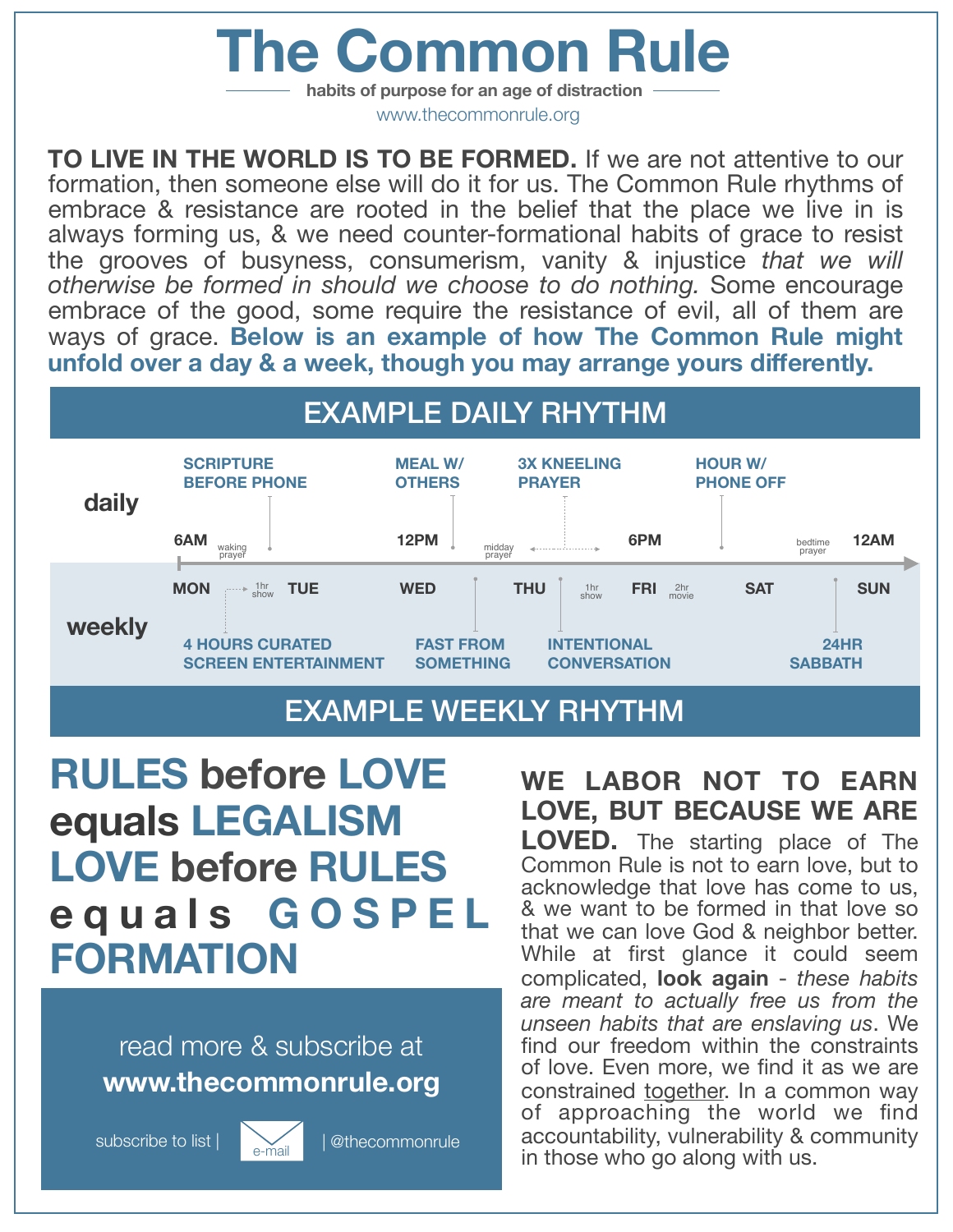# **The Common Rule habits of purpose for an age of distraction**

www.thecommonrule.org

# **Prayer & Reading Plan**



### **SCRIPTURE BEFORE PHONE READINGS**

#### **WEEK ONE**

| Sunday    | <b>Job 38:1-7</b>         |
|-----------|---------------------------|
| Monday    | Romans 9:20               |
| Tuesday   | <b>Job 12:7-10</b>        |
| Wednesday | Isaiah 2:12-13; 17-19     |
| Thursday  | <b>Philippians 2:6-8</b>  |
| Friday    | <b>Titus 3:4-7</b>        |
| Saturday  | <b>Colossians 1:15-20</b> |

### **WEEK TWO**

| Sunday    | <b>Romans 7:21-25</b>                   |
|-----------|-----------------------------------------|
| Monday    | Psalm <sub>8</sub>                      |
| Tuesday   | Ephesians 2:13 & Leviticus 26:13        |
| Wednesday | <b>John 14:18 &amp; Galatians 4:6-7</b> |
| Thursday  | Zephaniah 3:17-20                       |
| Friday    | John 13:34-35                           |
| Saturday  | Revelation 21:9-11 / Eph. 2:18-22       |
|           |                                         |

# *&* DAILY KNEELING PRAYERS T

**MORNING:** *Spirit, I was made for your presence. May this day be one I spend with you in all that I do. Amen***.**

**NOON:** *Jesus, I was made to join your work in the world. Please order the rest of this day in love for the people you have given me to serve. Amen***.**

**BEDTIME:** *Father, I was made to rest in your love. May my body rest in sleep, and may my mind rest in your love***. Amen.**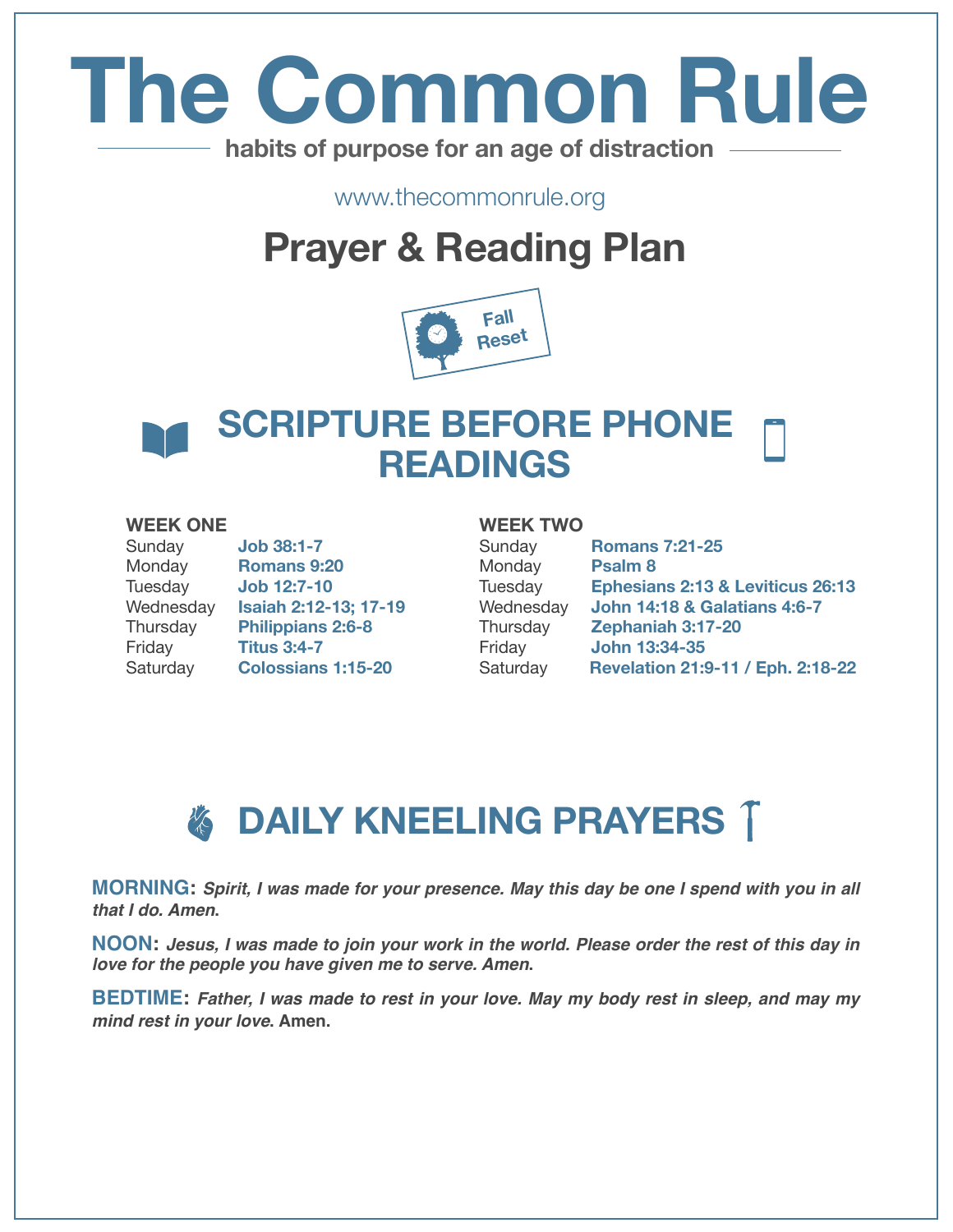# **The Common Rule habits of purpose for an age of distraction**

www.thecommonrule.org

#### **SCRIPTURE BEFORE PHONE FALL RESET READING GUIDE**



#### **Week 1 ON GOD BEING GOD**

*WE DO NOT UNDERSTAND WHO WE ARE, until we understand who God is. We do not get how broken - or how beautiful - we are, until we understand how boundless and how beautiful God is. This first week's readings focus on God being God. Reminding ourselves of the (at times frightening) grandeur of God serves both to put us in our place, and to surprise us again with the reminder that God has come down to our place.* 

**Sunday | Job 38:1-7** Then the Lord spoke to Job out of the storm. He said: "Who is this that obscures my plans with words without knowledge? Brace yourself like a man; I will question you, and you shall answer me. "Where were you when I laid the earth's foundation? Tell me, if you understand. Who marked off its dimensions? Surely you know! Who stretched a measuring line across it? On what were its footings set, or who laid its cornerstone—while the morning stars sang together and all the angels shouted for joy? … Have you journeyed to the springs of the sea or walked in the recesses of the deep? Have the gates of death been shown to you? Have you seen the gates of the deepest darkness? Have you comprehended the vast expanses of the earth? Tell me, if you know all this."

*Admitting that we do not understand who God is, is as important as trying to understand who God is. Consider all that you do not know about his vastness. Consider the last time you sat in awe about the expanse of who God is.* 

**Monday | Romans 9:20** But who are you, a human being, to talk back to God? Shall what is formed say to the one who formed it, "Why did you make me like this?"

*We usually come to God with much to say. There is nothing wrong with this, he wants to hear us. But we also need times to come to God with silence so we have space to hear what he might say to us. Consider not talking back for a moment, but listening in silence. Consider what it might be like to continue through your day in a posture of silence and listening towards God.*

**Tuesday | Job 12:7-10** But ask the animals, and they will teach you, or the birds in the sky, and they will tell you; or speak to the earth, and it will teach you, or let the fish in the sea inform you. Which of all these does not know that the hand of the Lord has done this? In his hand is the life of every creature and the breath of all mankind.

*Part of reality in the modern world is the silencing of nature. We see less stars, we hear less birds. We stare in awe less often. Yet nature is part of the way God discloses his majesty to us. Nature often knows something we need to know. Consider what it might mean today to learn who God is from the natural world.* 

**Wednesday | Isaiah 2:12-13; 17-19** For the Lord of hosts has a day against all that is proud and lofty, against all that is lifted up—and it shall be brought low; against all the cedars of Lebanon, lofty and lifted up … And the haughtiness of man shall be humbled, and the lofty pride of men shall be brought low, and the Lord alone will be exalted in that day. And the idols shall utterly pass away. And people shall enter the caves of the rocks and the holes of the ground, from before the terror of the Lord, and from the splendor of his majesty, when he rises to terrify the earth.

*When was the last time you felt fear of God? When was the last time you felt small because he was big? Consider how this might be comforting. There are evils and terrors in the world that do not love you. Injustice*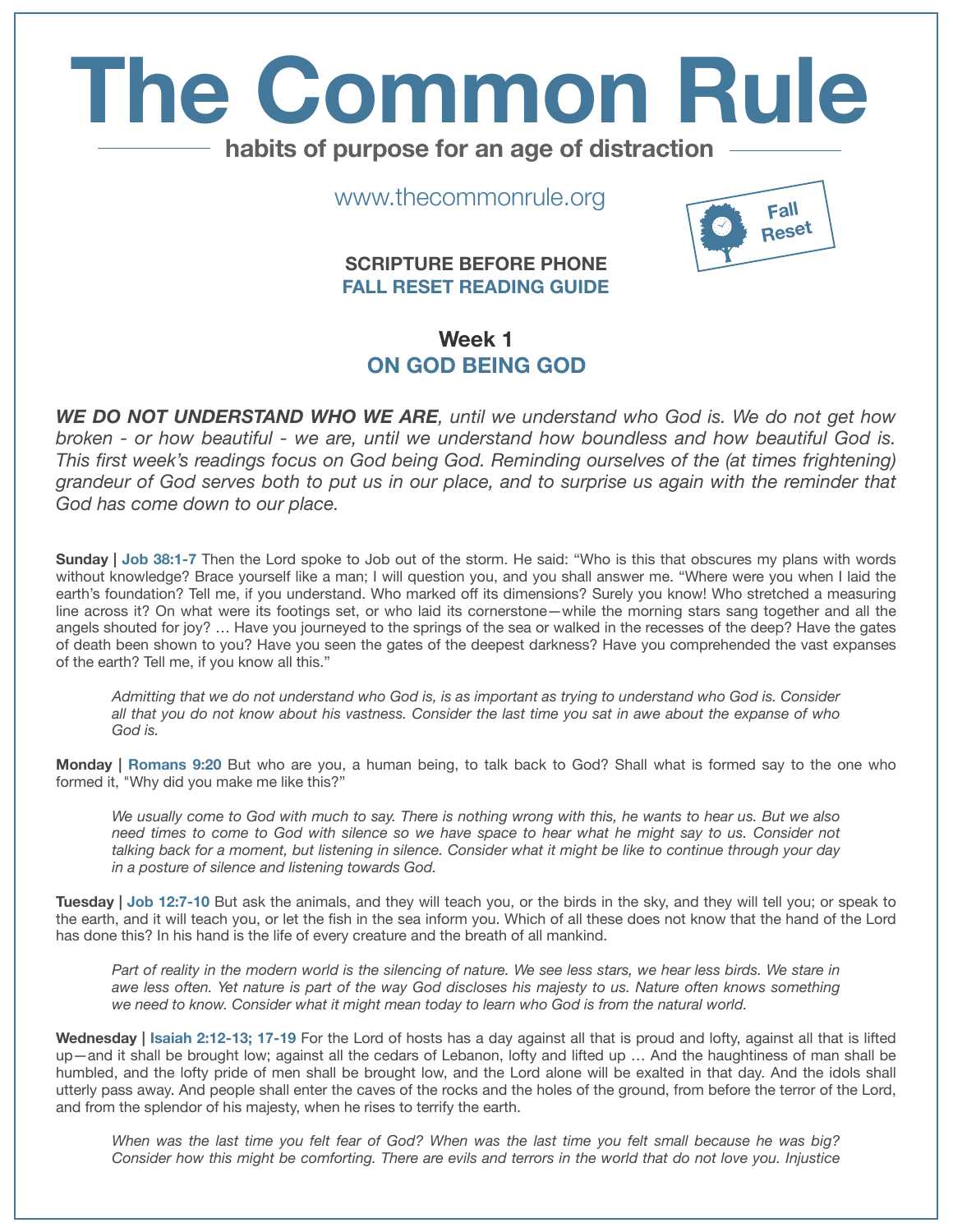*and darkness are real. Yet God will conquer them. He is strong enough to conquer them. He will destroy all this for our sake, because this mighty God loves us like a strong Father. Consider the peace waiting for you within the fear of God.* 

**Thursday | Philippians 2:6-8** [Jesus], being in very nature God, did not consider equality with God something to be used to his own advantage; rather, he made himself nothing by taking the very nature of a servant, being made in human likeness. And being found in appearance as a man, he humbled himself by becoming obedient to death—even death on a cross!

*How is it that God will conquer darkness in he world? Not by becoming mighty, but by becoming small. By becoming like us. Think about the humility of a God who comes down to us! Who voluntarily suffered for us. You are likely suffering from something today - consider that he has suffered just like you, and all for you.* 

**Friday | Titus 3:4-7** But when the kindness and love of God our Savior appeared, he saved us, not because of righteous things we had done, but because of his mercy. He saved us through the washing of rebirth and renewal by the Holy Spirit, whom he poured out on us generously through Jesus Christ our Savior, so that, having been justified by his grace, we might become heirs having the hope of eternal life.

We usually spend a lot of time thinking about how to be good enough. How to justify our existence by what we can do, or who we are. But the most fundamental thing in life has been given to us - God loves us, no matter what. The same mighty, majestic, boundless God who can conquer the earth loves us regardless of what we've done.

**Saturday | Colossians 1:15-20** He is the image of the invisible God, the firstborn of all creation. For by him all things were created, in heaven and on earth, visible and invisible, whether thrones or dominions or rulers or authorities—all things were created through him and for him. And he is before all things, and in him all things hold together. And he is the head of the body, the church. He is the beginning, the firstborn from the dead, that in everything he might be preeminent. For in him all the fullness of God was pleased to dwell, and through him to reconcile to himself all things, whether on earth or in heaven, making peace by the blood of his cross.

*The majesty of God is revealed in Jesus. That's who God is, all the power and all the love in one person who walked amongst us, spoke to us, calmed storms, touched the sick and healed the blind. The picture of the power and the love of God is all present in the face of Jesus.*

#### **Week 2 ON HUMANS BEING HUMAN**

*MOST DAYS WE LIVE OUT LIFE as something far less than human. Becoming human means not only seeing that we are made in the image of God, but seeing that we are being remade in the image of Jesus. To become like Jesus, is to become fully human. This week's readings take a look at becoming more like who we were made to be, which is one way of saying becoming more like Christ.* 

**Sunday | Romans 7:21-25** So I find it to be a law that when I want to do right, evil lies close at hand. For I delight in the law of God, in my inner being, but I see in my members another law waging war against the law of my mind and making me captive to the law of sin that dwells in my members. Wretched man that I am! Who will deliver me from this body of death? Thanks be to God through Jesus Christ our Lord!

Part of being human is being terminally unsatisfied with who you are and what you can do. At least its helpful to realize we all carry this deep wrestling - that at the heart of who we are is a dissatisfaction with who we are. *This is why we try to cultivate a habit of looking to God, not to ourselves, for our hope.* 

**Monday | Psalm 8** O Lord, our Lord, how majestic is your name in all the earth! You have set your glory above the heavens. Out of the mouth of babies and infants, you have established strength because of your foes, to still the enemy and the avenger. When I look at your heavens, the work of your fingers, the moon and the stars, which you have set in place, what is man that you are mindful of him, and the son of man that you care for him? Yet you have made him a little lower than the heavenly beings and crowned him with glory and honor. You have given him dominion over the works of your hands; you have put all things under his feet, all sheep and oxen, and also the beasts of the field, the birds of the heavens, and the fish of the sea, whatever passes along the paths of the seas. O Lord, our Lord, how majestic is your name in all the earth!

*Yesterday we reflected on how broken we are. But it is equally important to see what glorious beings God has made us. Out of all the things in the world, humans alone are made in his image. We are given a remarkable*